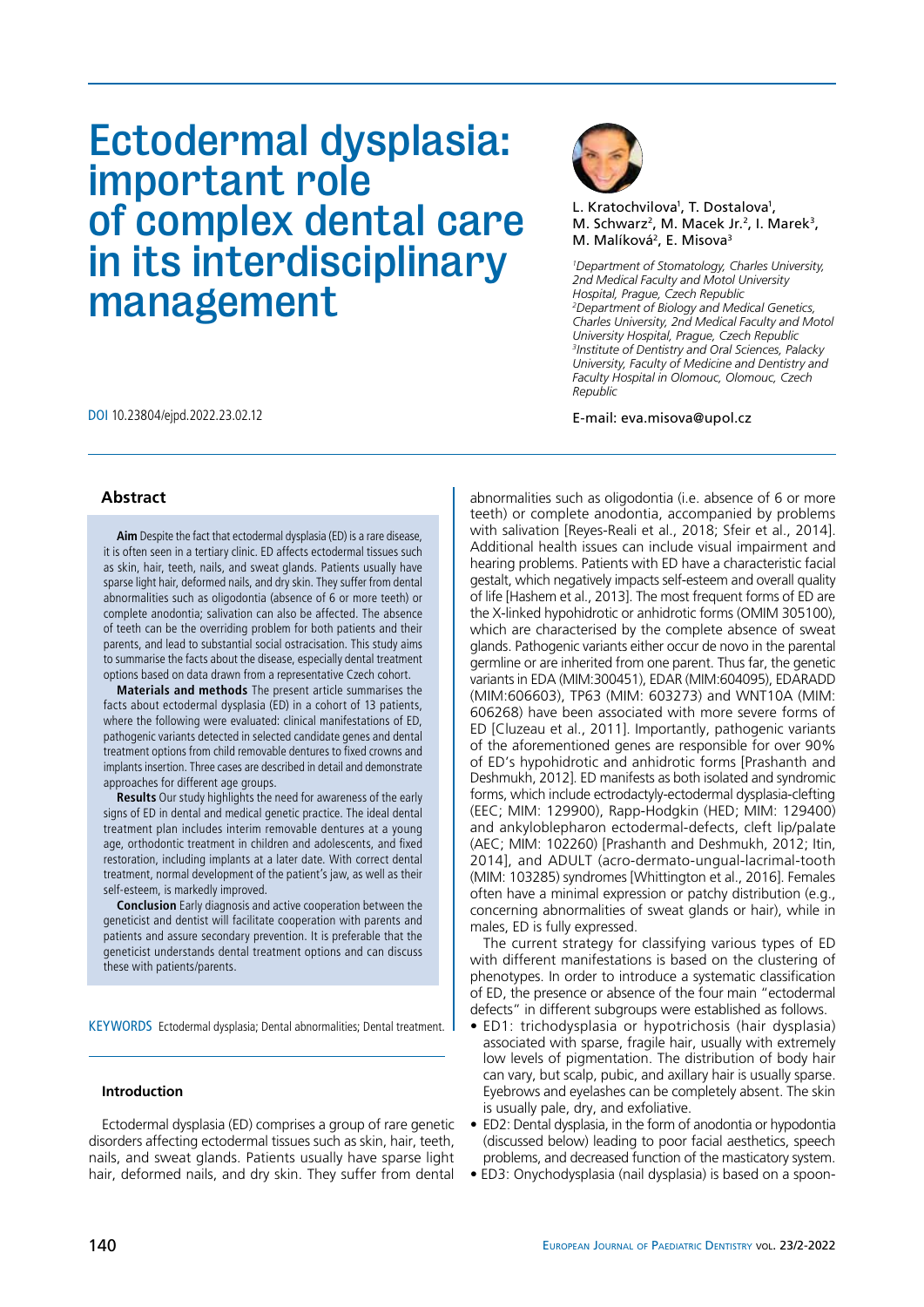• ED4: Dyshidrosis (sweat gland dysplasia) is sweat gland dysplasia leading to hypohidrosis. It is associated with a reduced ability to produce sweat. As a result, patients are prone to hyperthermia, especially during warmer months; it is also associated with early childhood mortality [GHR, 2019]. Different types of ED are allocated to the subgroups based on the presence of the primary defect(s). The most

commonly observed forms are in subgroups ED1-ED2- ED3-ED4 (e.g., hypohidrotic or anhidrotic, HED and AED, respectively) and subgroups ED1-ED2-ED3 (e.g., hidrotic ED), with monosymptomatic forms being rare [Clauss et al., 2014].

From the perspective of dentistry, the existing teeth are characterised by disturbances in crown morphology, i.e., smaller or conical shaped (especially the front teeth), mineralisation defects, taurodontism, and root fusion [Reyes-Reali et al., 2018]. The most affected teeth include the maxillary and mandibular canines, first molars, and the mandibular central incisors [Wright et al., 2017; Lexner et al., 2008]. Incorrect timing and order of teeth eruption together with incorrect or wide spacing is also present. Furthermore, deciduous teeth, without successors, can persist. Insufficient mandibular growth and the absence of alveolar processes at teeth agenesis sites lead to smaller lower jaw length, leading to a negative overjet (i.e. underbite). In addition, other facial and skull dimensions are also affected, leaving children with HED approximately two years behind their peers in most of the other facial biometric measurements. This feature is most apparent during early childhood, that is before dental treatments are started. Later, following prosthetic treatment, facial features usually normalise [Preedy, 2012; Sonnesen et al., 2018].

Other dysmorphic features, such as a prominent forehead or frontal bossing, high-set orbits, hypertelorism, and smaller nose and ears, can also be seen [Reyes-Reali et al., 2018; Preedy, 2012]; in females, mammary glands can be hypo/ aplastic [Prashanth and Deshmukh, 2012]. Problems related to hyposalivation and gland hyposecretion can lead to eye, ear, and respiratory issues. Hyposalivation can be due to insufficient saliva production or the complete absence of salivary glands [Bergendal, 2014]. Dryness of the mouth and throat can lead to a hoarse voice or a lisp and subsequently impaired dental prostheses retention. Xerophthalmia is often present as well and contributes to visual impairment linked to ED.

The pathogenesis of ED is due to impaired ectodermal development, which is directed by the mesoderm through a complex set of intercellular and intracellular signaling pathways between the ectoderm and mesoderm layers. The mesoderm serves as the initiator of differentiation of adnexa during embryonic development, i.e., when the ectoderm gradually transitions into the epidermis. The genesis of tooth germ (the embryonic tooth) is also a product of an interaction between the mesoderm and ectoderm layers [Reyes-Reali et al., 2018]. The EDA, EDAR, and EDARADD genes are responsible for creating the ectodysplasin A protein (MIM: 300451). This transmembrane protein is part of the TNF $\alpha$  signaling pathway and is critical for interactions between the ectoderm and mesoderm layers [Trzeciak and Koczorowski, 2016]. Disturbed developmental interactions between the two layers lead to disturbances in the formation and function of teeth, hair, nails, skin, and sweat glands, with each tissue being affected by different degrees of malformation or malfunction. Molecular genetic testing in ED involves candidate gene sequencing and deletion/duplication analyses. Moreover, different inheritance patterns have been described [GHR, 2019]. EDA is the only gene responsible for

the X-linked HED syndrome, and direct sequencing of this gene can identify up to 95% of the causative variants in males. For the EDAR and EDARADD genes, sequence analysis of the gene's coding and flanking intron regions are also available but provides lower yields. The sequence analysis is not robust because it requires analysis of dosage and specific methods to detect copy number variants (CNVs) [Prashanth and Deshmukh, 2012]. Massive parallel sequencing allows for the analysis of multiple candidate gene panels and often includes CNV detection, which significantly simplifies the entire diagnostic process.

This study aimed to provide an update on dental treatment options for ED in a representative cohort of 13 Czech ED cases. Our study highlights the need for increased awareness of the early signs of ED in clinical dentistry and within clinical genetic examinations. The cohort under study has been been comprehensively evaluated from a dental and genetics perspective. Three cases are described in detail as examples of age-specific approaches to diagnosis and treatment.

## **Materials and methods**

This research has been supported by project ERN CRANIO 2021 and 00064203 (Motol University Hospital, Prague, 150 06, Czech Republic).

#### **Patients**

A cohort of 13 Czech paediatric patients with ED (10 males and 3 females; age range 1-15 years) was followed longitudinally at the Department of Stomatology. Symptoms of each case are summarised in Table 1; all suffer from oligodontia. Our prospective study was carried out following the recommendations of the American Dental Association (ADA). The patients signed informed consent to take part in our study in accordance with the Declaration of Helsinki.

The study's approval was obtained from the affiliated Ethics Committees of Motol University Hospital and the 2nd Faculty of Medicine, Charles University (reg. n. EK-973IGA 1.12/11).

Confidentiality and legal provisions followed Czech law (details available upon request).

#### Genetic testing

Pre- and post-test genetic counselling was provided to all studied ED cases and their families where applicable according to provisions stipulated in Art. 28-29 of Act. 373/2011 Coll. Peripheral blood leukocyte DNA was isolated

| Patient n.                     | 1 | 2 | 3            | 4           | 5 | 6            |   | 8            | 9           | 10 |                            | 12           | 13 |
|--------------------------------|---|---|--------------|-------------|---|--------------|---|--------------|-------------|----|----------------------------|--------------|----|
| Affected tissues, organs:      |   |   |              |             |   |              |   |              |             |    |                            |              |    |
| Hair                           | V |   |              |             | V |              |   | V            |             | V  | ✔                          | V            | V  |
| <b>Nails</b>                   |   | V | $\checkmark$ |             |   | V            |   |              |             |    |                            | V            |    |
| <b>Skin</b>                    | V | V |              |             | V | V            |   | V            |             | V  | ✔                          | $\checkmark$ |    |
| <b>Sweat glands</b>            |   | V | ✓            |             | ✓ |              | V | ✓            |             | V  | ✔                          |              | V  |
| <b>Salivation</b>              |   |   |              |             |   |              | ✓ |              |             |    |                            |              |    |
| <b>Teeth</b>                   | V | ✓ | ✓            | $\mathbf v$ | ✓ | $\mathbf{v}$ | V | $\checkmark$ | $\mathbf v$ | ✓  | $\boldsymbol{\mathcal{U}}$ | $\checkmark$ | ✓  |
| <b>Eyes</b>                    | V | V |              |             |   |              |   |              |             |    |                            |              |    |
| Ears                           | V | V |              |             |   |              |   |              |             |    |                            |              |    |
| <b>Respiratory</b><br>diseases |   |   |              |             | ✓ |              | ✓ |              | V           |    |                            |              |    |
| <b>Others</b>                  | ✔ |   |              | ✓           |   |              |   |              |             |    | v                          |              |    |

TABLE 1 Clinical manifestations of the ED patients in the study.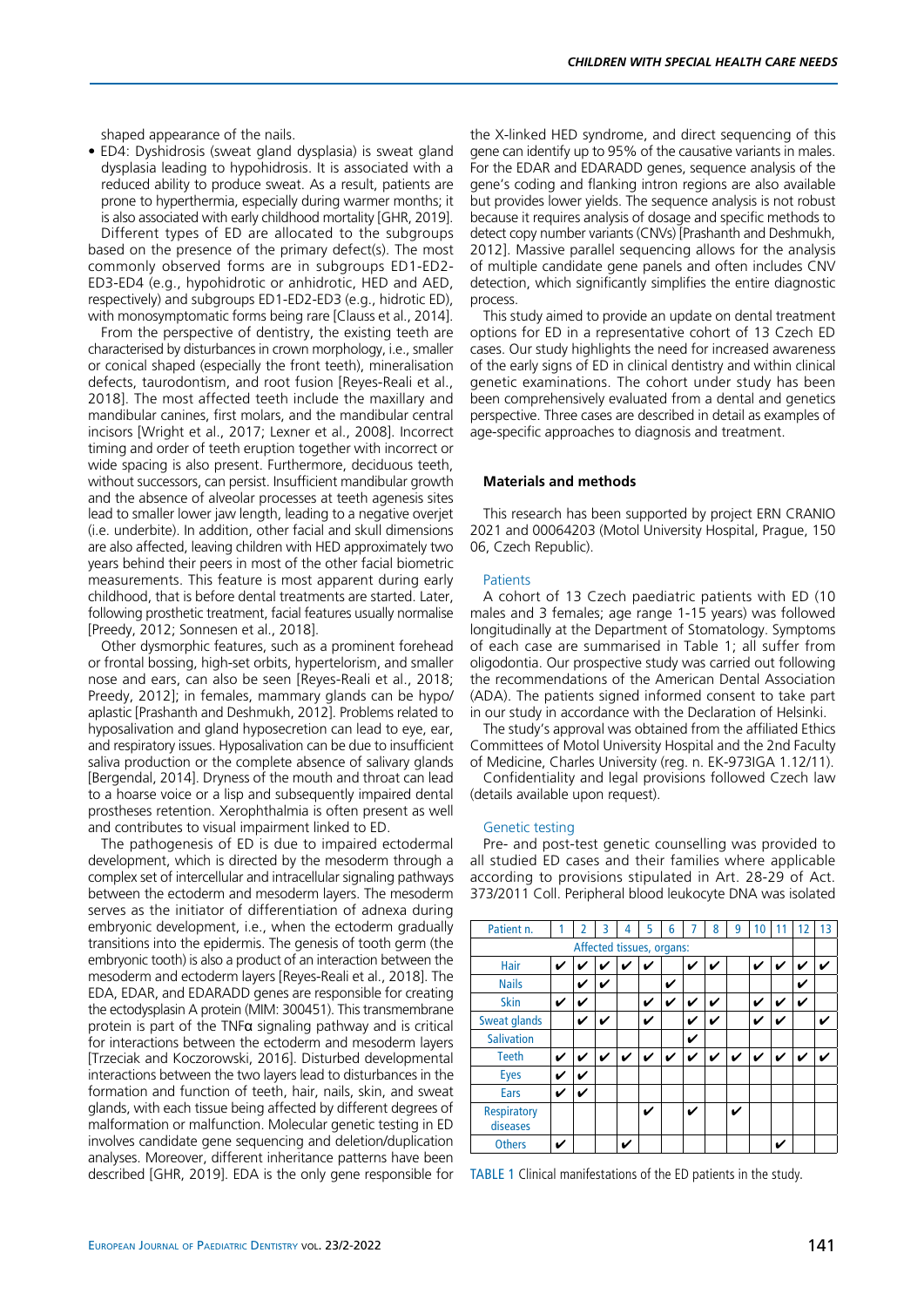by standard automated extraction procedures according to manufacturer´s protocols (Autogen; USA). Due to the longitudinal ascertainment of the patient cohort within the last decade patient DNA was initially analysed by direct Sanger sequencing and later by massive parallel sequencing (MPS) on sequencing platforms MiSeq or HighSeq2000 (Illumina; USA; data available upon request). Candidate gene panels comprising EDA, EDAR, EDARADD, TP63and WNT10A were Sanger sequenced (oligonucleotide primers are available upon request) or SeqCap EZ choice probes (Roche) were utilised in massively parallel approaches for respective sequence selection and enrichment. Identified Class 4-5 variants (according to the ACMG.net classification) were verified by Sanger sequencing and their segregation was confirmed in affected families, where applicable. Examined genes and detected pathogenic/likely pathogenic variants are summarised in Table 2.

## 3D facial gestalt analysis

We used the 3dMDface System, Ultra-Fast Capture Speed: ≈ 1.5 milliseconds, Geometry Accuracy: < 0.2 mm RMS or better (3dMDS, 2020). Facial scanning used a non-invasive 3D morphometric imaging method to monitor the patient's facial dimensions or growth without any additional radiation exposure. Superimpositions of various facial scans allow a comparison of the patient's growth pattern or comparison of the patient with a control group of non-syndromic individuals. In our case, the control groups included both males and females, and each age group had 30–50 individuals. The scans are superimposed based on the correspondences, and the color "heat map" represents differences in the degree of protrusion/retrusion.

## **Results**

## Clinical findings

The most common clinical features include sparse, pale hair (11 out of 13 patients) and skin issues (9 out of 13 patients). Except for two cases, all patients were referred to our clinic forthe first time at or under 6 years of age. The main reason for the for their referral was eruption delay, hypo/anodontia, and/ or conical tooth shape of existing teeth detected at regional dentistry offices (Table 3).

| Patient n. | Gene        | Variant (cDNA level, protein level, reference sequence)              | Inheritance pattern                          | <b>Variant Class</b>                                        |
|------------|-------------|----------------------------------------------------------------------|----------------------------------------------|-------------------------------------------------------------|
| 1.         | TP63        | c.727C>T p.(Arg243Trp) NM_003722.4                                   | AD, de novo                                  | 5 - pathogenic                                              |
| 2.         | EDA         | c.575G>A p.(Gly192Glu) NM_009809.1                                   | X-linked, maternally inherited               | 5 – pathogenic                                              |
| 3.         | EDA         | c.583G>A p.(Gly195Arg) NM_009809.1                                   | X-linked, de novo                            | 4 – likely pathogenic                                       |
| 4.         | <b>EDA</b>  | c.659delC p.(Pro220Glnfs*60) NM_001399.4                             | X-linked, maternally inherited               | 4 – likely pathogenic                                       |
| 5.         | <b>EDA</b>  | c.463C>T p.(Arg155Cys) NM_009809.1                                   | X-linked,<br>maternally inherited            | 5 – pathogenic                                              |
| 6.         |             | WNT10A   c.321C>A p.(Cys107Ter) NM_025216.2                          | AD, maternally inherited                     | 4 - likely pathogenic                                       |
| 7.         | <b>EDA</b>  | c.557G>A p.(Gly186Asp) NM_001399.5                                   | X-linked, maternally inherited               | 5 - pathogenic                                              |
| 8.         | EDA         | c.802G>T p.(Gly268Cys) NM_001399.5                                   | X-linked<br>Parents declined further testing | 4 – likely pathogenic                                       |
| 9.         | EDA         | c.1133C>T p.(Thr378Met) NM_001399.4                                  | X-linked, maternally inherited               | 5 – pathogenic                                              |
| 10.        | EDA         | c.463C>T p.(Arg155Cys) NM_009809.1                                   | X-linked, maternally inherited               | 5 - pathogenic                                              |
| 11.        | <b>EDA</b>  | c.1028_1078del151insTG,p.(Tyr343Leufs*15)<br>NM 001399.5             | X-linked, de novo                            | 5 – pathogenic                                              |
| 12.        |             | WNT10A   c.321C>A p.(Cys107Ter) NM_025216.3 (homozygous)             | AR                                           | 5 – pathogenic                                              |
| 13.        | <b>EDAR</b> | c.126del p.(Leu43Cysfs*60)<br>and c.444T>G p.(Cys148Trp) NM_022336.3 | AR                                           | c.126del: 5 - pathogenic<br>c.444T>G: 4 – likely pathogenic |

*Legend AD- autosomal dominant; variant Classes are denoted according to the ACMG.net classification system*

TABLE 2 Pathogenic variants detected in selected candidate genes.

| Patient:                           |      | 2   | 3              | 4         | 5              | 6         | ∍         | 8                        | 9                       | 10                      | 11  | 12  | 13   |
|------------------------------------|------|-----|----------------|-----------|----------------|-----------|-----------|--------------------------|-------------------------|-------------------------|-----|-----|------|
| Age at dg. $(y/m)$                 | 13/0 | 2/1 | 1/7            | 1/2       | 5/9            | 2/2       | 1/7       | 1/4                      | 4/8                     | 0/4                     | 3/7 | 5/0 | 15/0 |
| <b>Sex</b><br>M                    |      | ١M  | ΙM             | IF        | M              | M         | M         | ΙM                       | M                       | M                       | M   | F   |      |
| $OPG*$                             | V    | V   | v              |           | V              | -         |           | $\overline{\phantom{a}}$ | V                       | V                       | V   | V   |      |
| N. deciduous teeth                 |      | 6   | $\overline{2}$ |           | $\overline{4}$ | 6         | 8         | $3+$                     | $\overline{4}$          | 8                       | 2   | 10  | $5+$ |
| N. of permanent teeth              |      | 2   | ١O             | <b>NA</b> | 7              | <b>NA</b> | <b>NA</b> | <b>NA</b>                | $\overline{4}$          | $\overline{2}$          | 0   | 14  | 9    |
| Conical teeth                      |      | ✓   |                | V         | V              |           | V         | V                        | V                       | v                       | V   | V   |      |
| Diastema                           |      | V   |                | V         | V              |           | v         | v                        | $\overline{\mathbf{v}}$ | $\overline{\mathbf{v}}$ | v   | V   |      |
| Taurodontism (larger pulp chamber) |      |     |                |           |                |           |           |                          |                         | v                       |     | V   |      |

*Legend OPG: Since majority of the patients under investigation are minors, not all of them had orthopantomograms performed. (OPG). N- in deciduous and permanent teeth refers to developed / developing teeth; NA- not applicable due to patient age; M-male, F-female*

TABLE 3 Dental manifestations in the examined cohort.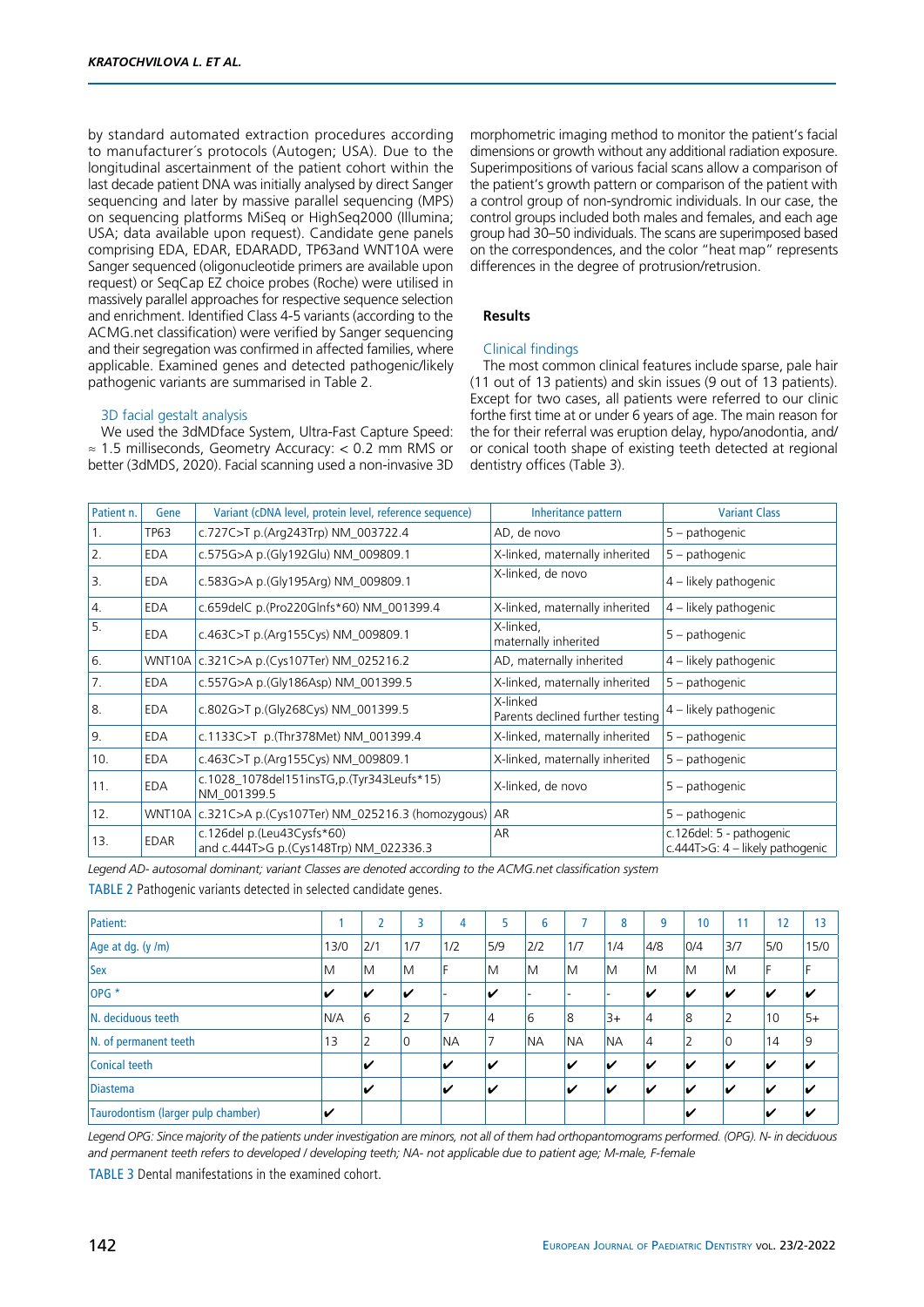## Genetic findings

Pathogenic variants in the EDA gene were found in nine patients; two patients had variants in the WNT10A gene, one has a variant in the TP63 gene and EDAR genes each. Nine patients suffered from X-linked ED, of whom three have the hypohidrotic form (Table 2).

#### Dental treatment

The stomatology treatment in young patients can be problematic for multiple reasons. To illustrate the treatment process of young patients at different ages, we present three cases where we could improve their dentition and facial features. All of them suffered from X-linked form of ED.

#### Patient with primary dentition

Patient no. 3 (Table 1-3) was referred to our clinic at the age of one year and seven months due to delayed tooth eruption. His dysmorphic appearance led to a subsequent referral to the collaborating genetics department. He has sparse hair, minimally developed eyelashes and eyebrows, dry skin, and suffers from hyperthermia due to lack of sweat glands. Genetic testing revealed a de novo X-linked hypohidrotic form of ED (Table 2). The patient's cooperation only allowed for intraoral photos (Fig. 1a, 1b).

The first attempt at making a temporary removable prosthesis was at the age of 3. Even though there was an attempt to make a prosthesis as early as possible, postponement until the age of 4 or older is often needed. This patient was able to cooperate starting at the age of five when the first orthopantomogram (OPG) (Fig. 1c) was performed; the upper partial denture and lower denture were created; 3D facial scans were performed at this time.

Figure 1e compares the facial scan of a 3-year-old patient with a non-syndromic control group of the same age. The lagging area around the mouth is well illustrated, while the chin is more prominent. This phenomenon is not surprising

considering normal or increased skeletal jaw growth usually seen in ED patients. The less pronounced lips could be explained by the absence of support by the teeth. This same growth pattern remains present at the age of 5 (Fig. 1f).

Figure 1h and 1i represent the superimposition of two facial scans made at the age of 5 years, one without dentures and one with dentures. The improved lip support is visible in both profile and en face representations.

Figure 1g compares the patient wearing dentures with non-syndromic peers. The area of the mouths is grayer, which means fewer differences compared to non-syndromic peers. Nonetheless, the cheeks are around 4 mm retruded, and the chin is still prominent by about 3 mm, but the overall differences between the two are minor.

At this stage, preserving existing teeth and alveolar bone is crucial since aesthetic considerations have become more important. Further treatment will include fabrication of permanent prosthetics, ideally implant-supported.

## Patient at the age of early permanent dentition

Patient no. 12 (Table 1–3) is a 5-year-old girl with conical shaped teeth with temporary dentition and agenesis of the secondary lateral incisors. She was referred by her dentist to the Pediatric Dentistry Department at the Institute of Dentistry and Oral Sciences in Olomouc (Czech Republic) (Fig. 2b). The patient showed typical signs of ED, i.e. sparse, light hair, deformed nails (Fig. 2c, 2f), and dry skin. Ortopantomograms showed multiple tooth agenesis and taurodontism of the first permanent molars (Fig. 2a). However, the distribution of teeth in the jaws was sufficient to provide acceptable mastication, so her situation did not require a removable denture at that time. For this, as well as for psychological reasons (i.e. bullying in kindergarten), we chose to proceed with a fixed restoration. The main goal was to improve tooth shape and, in so doing, also improve the aesthetics of the teeth, both of which were achieved (Fig. 2e). Genetic testing



FIG. 1 Case 1: Intraoral photograph of the upper and lower jaw at the age of 3 years (a, b); OPG X-ray at the age of 5 years (c); Upper and lower partial dentures at the age of 5 years (d). 3D Facial scans (e–i): 3-year old vs. normal (e); 5 years old vs. normal (red protrusion/blue retrusion according to color intensity) (f); 5-year old with dentures vs. normal (g); 5 years old with and without dentures (h) 5-yearsold with and without dentures (profile), and j) Single nucleotide substitution in the EDA gene leading to X-linked hypohidrotic ED.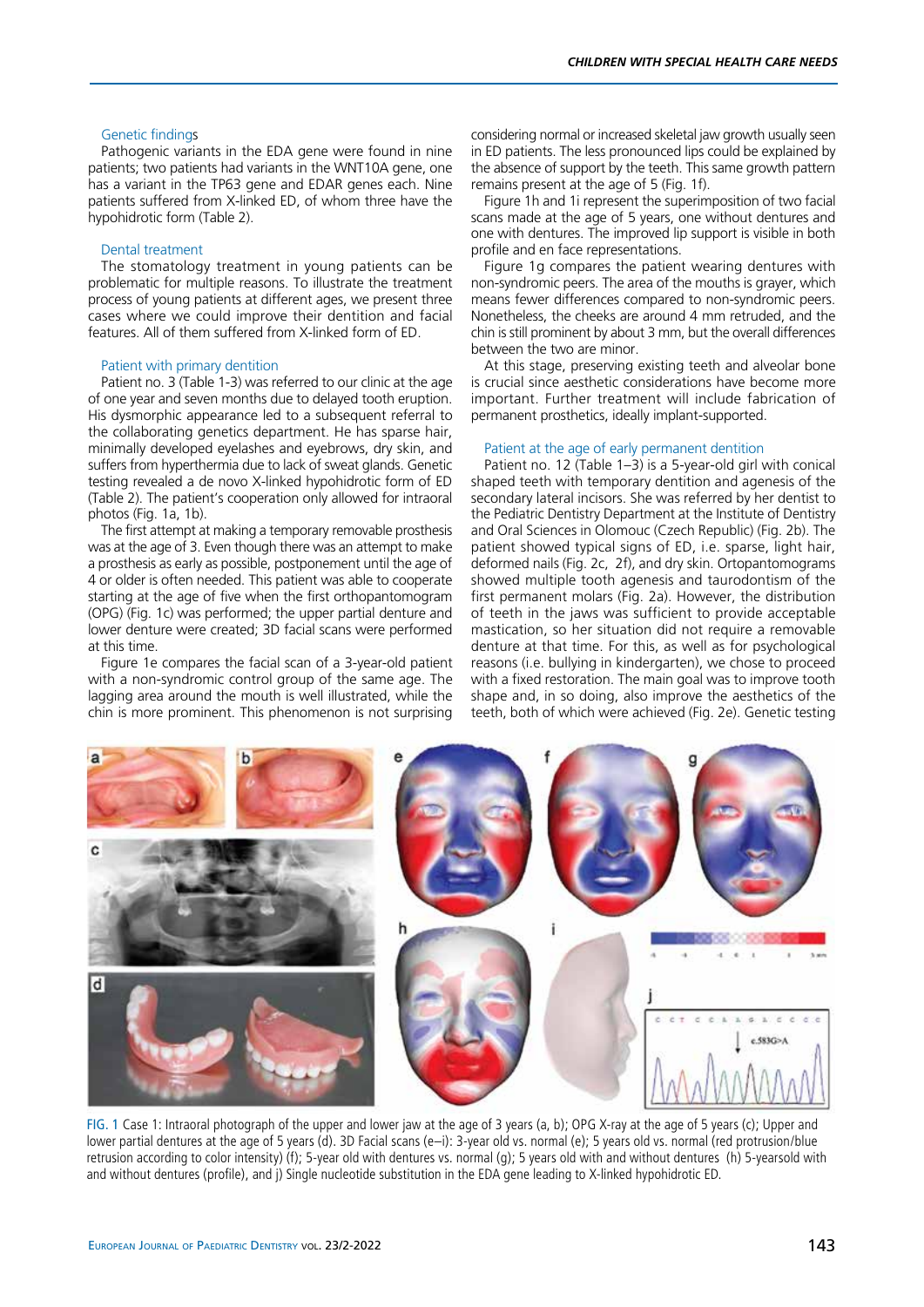

FIG. 2 Case 2: OPG at the age of 5 years (a); Intraoral photograph at the age of 5 years (b); Affected nails (c and f); OPG at the age of 14 years (d); intraoral photograph at the age of 14 yrs (e).

revealed a pathogenic variant in the WNTA10 gene.

The patient is currently 14-years old, and all the permanent teeth have erupted; therefore, she is now ready for specialised orthodontic treatment (Fig. 2d). Definitive prosthetic rehabilitation is planned for completion by the age of 18 years.

## Young adult patient

Patient no. 13, a 15-year-old patient (Table 1–3) who came to our clinic with her parents but without GP recomendation with a request for prompt treatment of her teeth due to social ostracisation. She also had partial alopecia and did not sweat at all. Genetic testing found autosomal recessive hypohidrotic ED.

Intraoral examination revealed agenesis of 9 teeth and a conical shape of the front teeth (Fig. 3a-c). A panoramic image using cone-beam computed tomography (CBCT) revealed that the alveolar processes were not established at all, and only the body of the mandible was apparent at some parts of the jaws (Fig. 3d).

Temporary crowns were fitted on teeth 11 and 22 in the shape of the central upper incisors (Fig. 3e). An upper fixed appliance was also fitted (Fig. 3f and 3g): the diastema between 11 and 21 was closed, the deciduous canines were distalised into Angle Class I, the space in region 12 and 22 were opened to 6 mm, and the second deciduous molars and first permanent molars were medialised. The first deciduous molars were left in the dental arch. A lower fixed appliance was fitted at the same time as the upper: the roots of the mandibular canines were straightened; the canines were then distalised, and the second

molars were medialised into the position of the first molars in order to decrease the space between the teeth serving as pillars and to create spaces for the future replacement at the site of the premolars and incisors. The distance between canines and molars was decreased from 40 mm to 20 mm. Implantations in the sites of 12 and 22 were performed according to a surgical template. Impladent 2.9 x 14 mm implants (Lasak, Czech Republic) were placed and, to replace bone tissue, a mixture consisting of autogenous bone obtained during preparation (bone chips) and collagen material (BioOss; Geistlich, Switzerland) was used. Once the bone graft formed, the augmented area was covered with a membrane (BioGide; Geistlich, Switzerland). The prosthesis was planned to harmonise the dentogingival-facial aesthetics. The permanent prostheses for the upper jaw consisted of ceramic crowns on the teeth and crowns on the implants (region 12 and 22). For the mandible, a fixed bridge was fabricated (Fig. 3h and 3i).

The final aesthetics was very satisfactory, both in terms of the macro-aesthetics and micro-aesthetics. An OPG image two years after treatment showed no pathological changes (Fig. 3j).

#### **Discussion and conclusions**

ED patient management requires the cooperation of multiple specialists. For dental treatment alone, the team should consist of a general dentist, a prosthetist, an oral and maxillofacial surgeon, an implantologist, and an orthodontist. The role of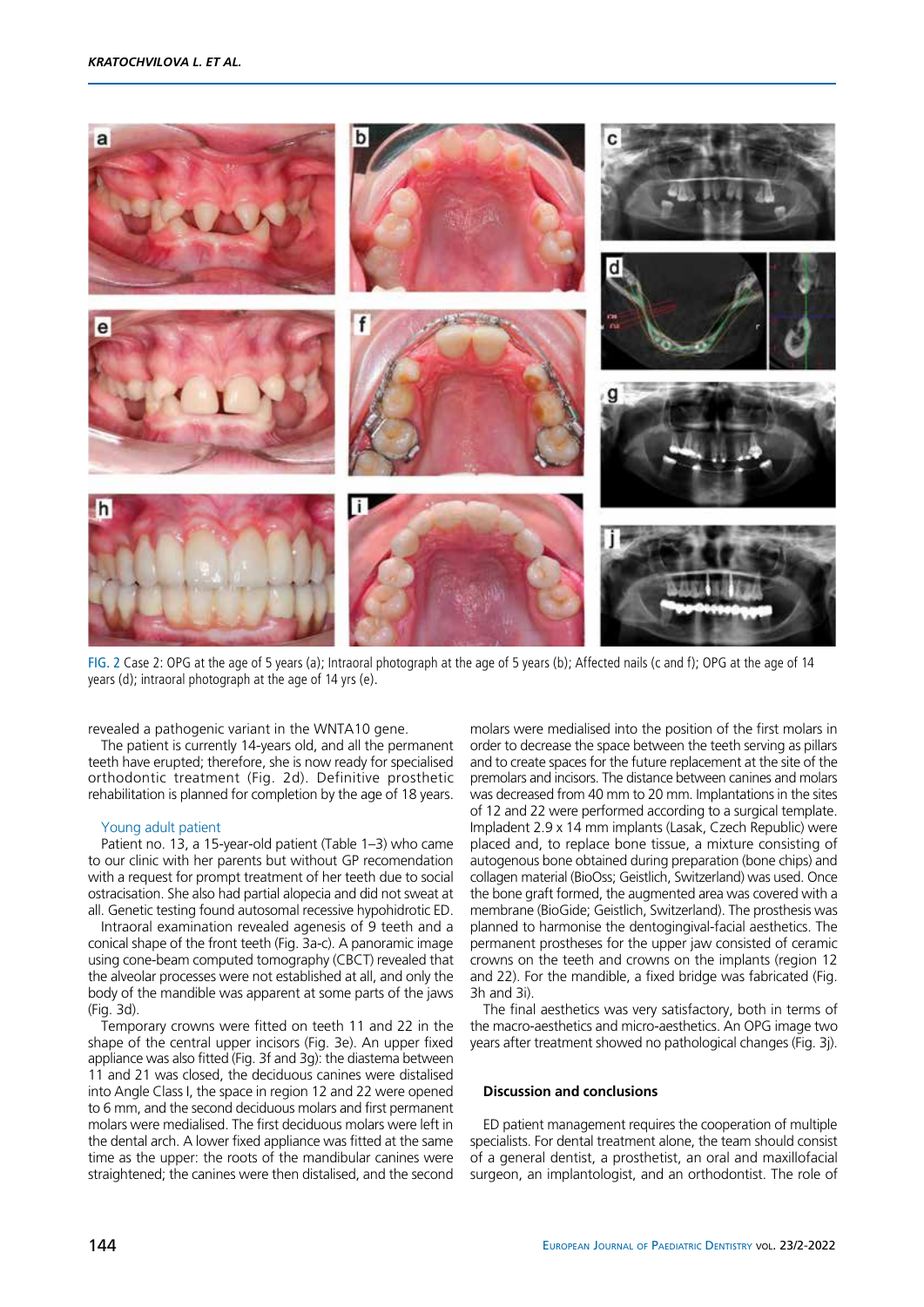

FIG. 3 Case 3: Intraoral image before treatment (a and b), OPG image before treatment (c): extreme disto-inclination of mandibular canines, a section from the CBCT (d) shows the huge insufficiency of the alveolar ridge, temporary crowns on 11 and 21 before fitting the fixed appliance (e), space openings in area of 12 and 22 to 6 mm for future implantation (f), OPG image before removing the fixed appliance (g), with straightened canines, final prosthetic reconstruction (h and i), and panorex (X-ray) 2 years following treatment (j).

dermatologists and medical geneticists is clearly substantiated as well.

Removable (partial) dentures are usually a well-accepted treatment offering good aesthetic outcomes and functional mastication even though they have to be replaced every 3.5–4 years [Filius et al., 2016]. However, Hsieh et al. [2018] suggest different treatment options for different age groups. On average, treatment starts at the age of 4 years. For children up to 6 years of age (i.e. during primary dentition phase), interim denture prostheses are the best choice, mostly with clamps. Restoration of hypoplastic or malformed molars can be done using stainless steel crows when needed [Ou-Yang et al., 2019]; by this age, the ED diagnosis should be confirmed. At ages of up to 12 years (i.e. within the phase of mixed dentition), it is important to adjust or replace existing prostheses as necessary. At this age, implants in the mandible's anterior area can be considered, especially for edentulous patients. For patients between the ages of 13 and 18 years (i.e., early phase of permanent dentition) it is possible to consider orthodontic treatments and reshaping of existing teeth; orthodontic treatment can function as supportive therapy as well.

Levander E. et al. [1998] showed that orthodontic pretreatment does not improve the dental status due to a higher tendency for apical root resorption. Still, it is important to adjust removable prostheses to protect the existing teeth and alveolar bone. In edentulous patients, complete dentures are used, both removable and implant supported. In patients with at least one tooth, a tooth-supported denture can be considered. For adult patients, the creation of permanent prostheses with bone augmentation, as needed, and implant insertion is the standard course. Bone augmentation has the same success rate in patients regardless of ED status [Hsieh et al., 2018]. Use of existing teeth as an abutment for crowns is not recommended for non-adult ages due to the large pulp cavities of teeth at younger ages. Edentulous patients usually receive fixed implant-supported prostheses containing eight implants in the upper jaw and 6 in the lower jaw [Kutkut et al., 2015].

When comparing implant treatments in patients with ED and non-syndromic hypo/oligodontia, we found that the annual failure rate of implants in ED patients was higher than in nonsyndromic oligodontia patients. However, once the implant is in place for more than six months, the success/survival rate was about the same, and the failure rates were similar to those without ED [Terheyden and Wüsthoff, 2015]. One of the main reasons for implantation failure seems to be the absence of the alveolar bone [Wang et al., 2016]. Implant survival rates vary between 88.5% and 97.6%, with higher risks of failure in children [Yap and Klienberg, 2009]. Implants failure rates in children are significantly higher (25.8%) than in juveniles (7.0%) or adults (2.6%) [Terheyden and Wüsthoff, 2015].

Chewing improvement after implant treatment was very important to the patients, and most of them reported being satisfied with bite and chew improvements [Finnema et al., 2005]. After skeletal growth concludes in HED patients, orthognathic surgery may be required, especially if no treatments were undertaken earlier [Preedy, 2012]. Our group of patients had similar outcomesin appearance, diagnostics, and treatment as other ED patients. The ideal dental treatment plan includes interim removable dentures, starting at a young age, orthodontic treatment before adulthood, followed by permanent prostheses. With proper dental treatment, the normal development of the patient's jaw and their self-esteem is ensured. It is not always possible to achieve all desired steps. An early diagnosis and teamwork between the geneticist and dentist will improve the relationship with parents and patients. It is preferable that the geneticist be familiar with dental treatment options and be able to discuss them.

We observed significant improvements in face proportions after dental treatment. Assessments using a comparison of patient facial scans with those of their peers is possible without any additional X-ray examination or other forms of radiation.

## Conflicts of interest

All the authors declare no conflicts of interest.

## **References**

Bergendal B. Orodental manifestations in ectodermal dysplasia-A review. Part A. Am J Med Genet 2014;164:2465–2471. https://doi.org/10.1002/